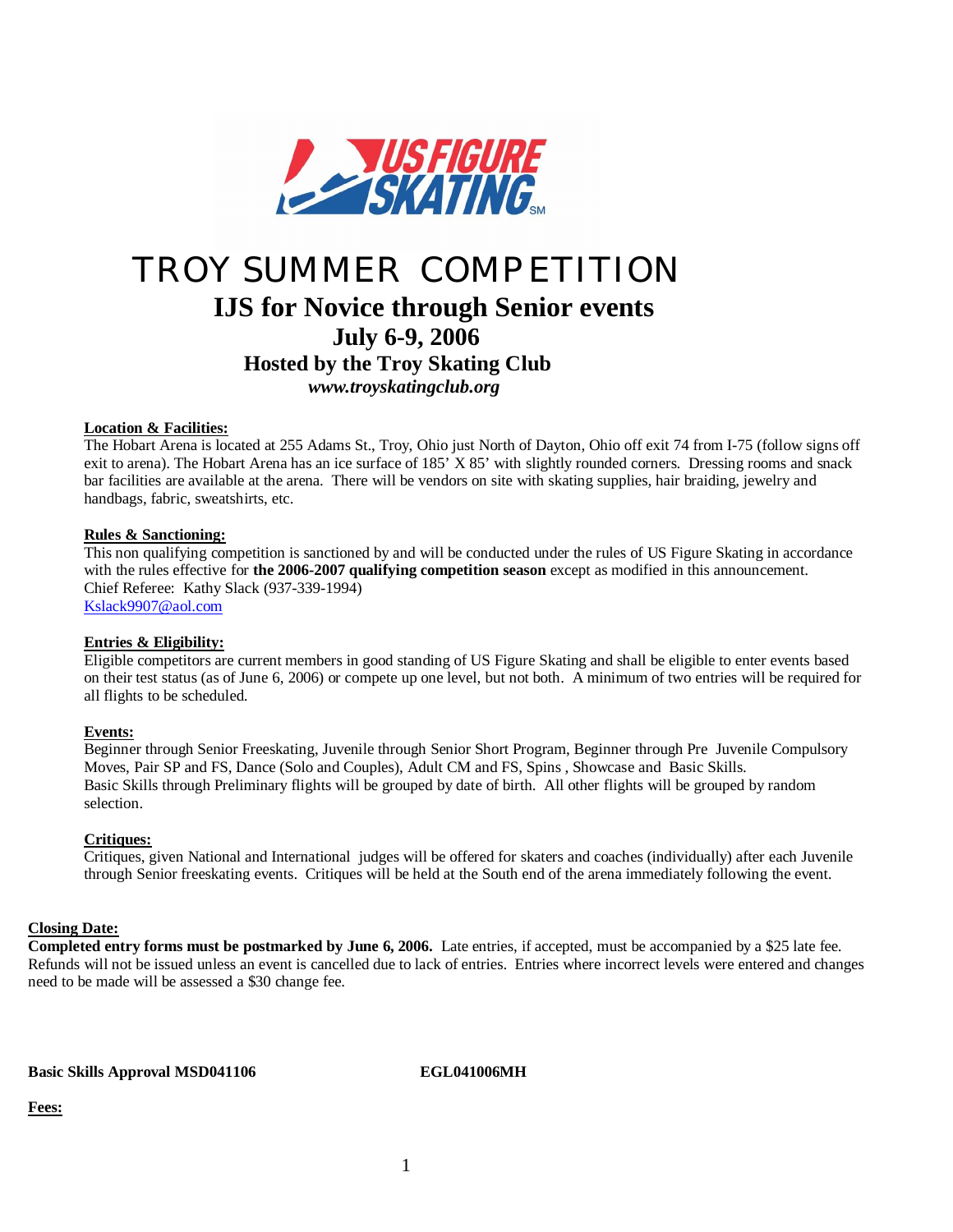All fees are per skater (unless otherwise noted): First Event: \$70 Additional Events: \$30 each Solo Dances:  $$25$  each Pairs SP: \$35 per person Pairs FS: \$35 per person Couples Dance: \$35 per person Basic Skills Events Only: \$30 each

All returned checks will be assessed a \$30 fee. Please include a self-addressed, stamped, business size (#10) envelope for the return of your competition and practice ice schedules.

### **A \$30.00 fee will be assessed if the skater enters the wrong event and has to be changed.**

Mail completed entries to:

Robin Wagner, Competition Chair, 317 Staunton Rd , Troy, Ohio 45373. Phone: 937-339-3060 and email: [rwagner@all-world.com.](mailto:rwagner@all-world.com)

### **Practice Ice:**

Practice ice will be scheduled beginning the morning or evening of July 5, 2005 (depending on registrations) and will continue throughout the competition at a fee of \$10.00 per 30 minute session if prepaid and \$12 per 30 minute session on a walk-on basis**. Pre-registration is limited to 1 session per event entered. No practice ice will be sold by phone, fax, or email.** Additional walk-on practice ice may be available at the registration desk at check-in on a first come, first serve basis. Every effort will be made to assign practice time the same day as the event. Also, walk-on sessions may be available the evening of July 5, 2006 (exact times will be available on web site after schedule has been completed). Schedule will be posted on or before July 1, 2006 on the web site.

### **Registration:**

The registration desk will open one hour prior to the first practice session and will remain open throughout the competition. Skaters should check in at least one hour prior to their competition time.

**Music:** Cassettes or CD's (standard CD-R format only) will be accepted. All music must be turned in at the time of registration. Music should be clearly marked with competitor's name, event and running time – do not put label on front of CD. Cassettes must be rewound and ready to play with the appropriate side clearly marked. CD's must be turned in **with jewel case**. Cassettes or CD must only have one piece of music per cassette or CD. **Please have copies of cassette or CD rink side during the event in case of a music malfunction.** Music may be retrieved from the registration desk shortly after the conclusion of each event.

**Awards:** Medals will be awarded for first, second and third place finishers in each event. Ribbons will be awarded through eighth place. Check the official schedule of events for the time of the awards ceremonies. Ribbons may be picked up at the Registration Desk. All Basic Skills entrants will receive a trophy or medal.

The **Ellin Jenkins Memorial Trophy** will be awarded to one Junior, Novice, or Intermediate Lady (starting with Junior on down, providing the event has five or more skaters) who places first after competing in both the short program and free skating.

The **Aloye Yackels Team Trophy** will be awarded to the club whose members compile the most event points according to the 2005 point system. Only your home club

may be awarded your points. Basic Skills events will be included in the total points.

### **Photography/Video:**

Ledin Video will be available for video and photos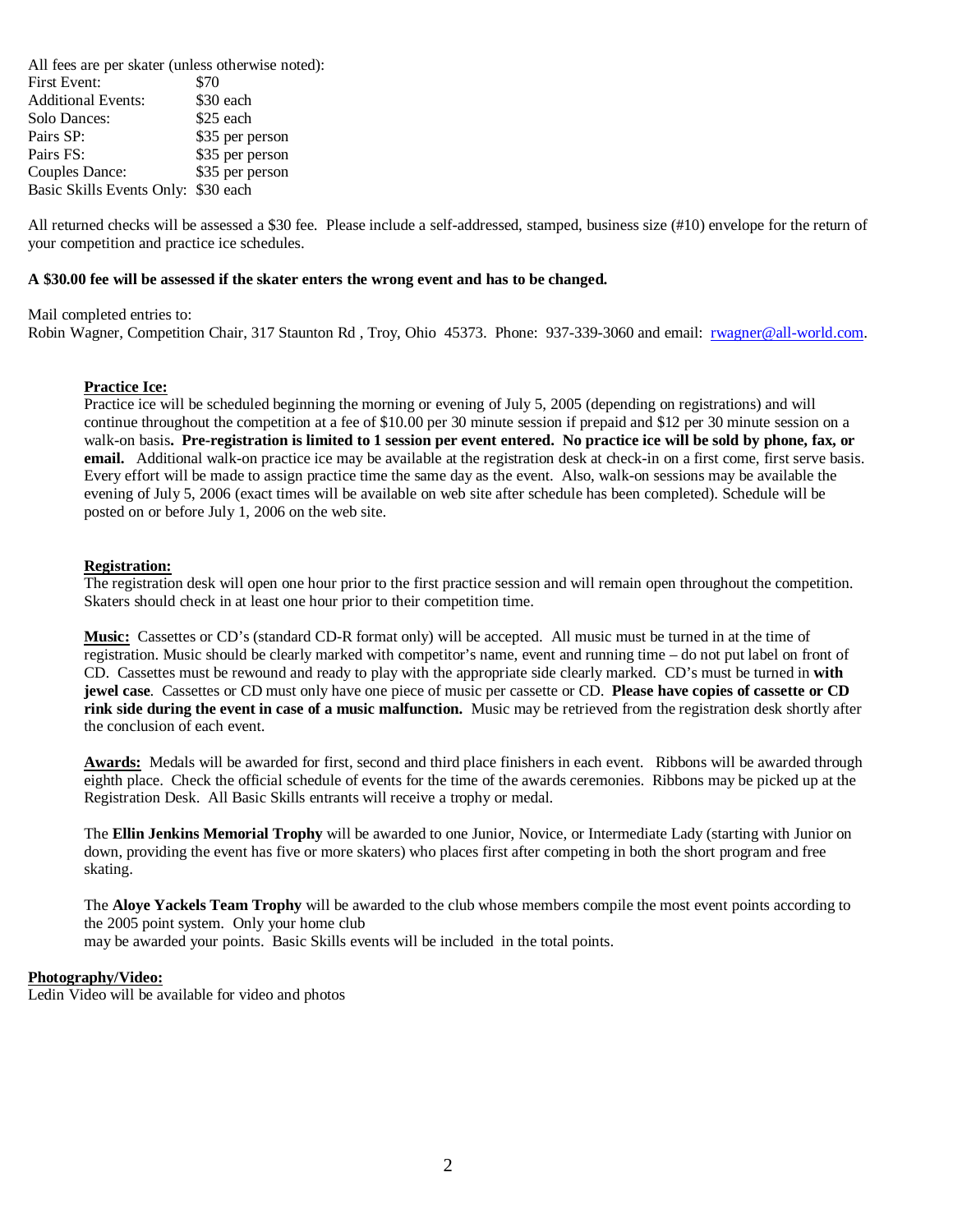### **Accommodations:**

The Troy hotels are all within 5-7 minutes of Hobart Arena. The others are within a 10-20 minute drive. There are other events in the area, so please make your reservations early and mention Troy Skating Club when booking . If you need help with room reservations, contact Kathy Slack at 937-339-1994.

| <b>Holiday Inn Express</b> | Fairfield Inn       |
|----------------------------|---------------------|
| 60 Troy Town Dr.           | 83 Troy Town Dr.    |
| Troy, OH 45373             | Troy, OH 45373      |
| 937-332-1700               | 937-332-1446        |
| Residence Inn              | Hampton Inn         |
| 87 Troy Town Dr.           | 45 Troy Town Dr.    |
| Troy, OH 45373             | Troy, OH 45373      |
| 937-440-9303               | 937-339-7801        |
|                            |                     |
| <b>Best Western</b>        | Holiday Inn Express |
| 1375 St. Rt. 55            | 19 Weller Dr.       |
| Troy, OH 45373             | Tipp City, OH 45371 |
| 937-335-0021               | 937-667-1574        |
| Comfort Inn & Suites       | Ramada Inn Lmtd.    |
| 987 E. Ash St.             | 950 E. Ash Street   |
| Piqua, OH 45356            | Piqua, OH 45356     |
| 937-778-8100               | 937-615-0140        |

## **troyskatingclub.org**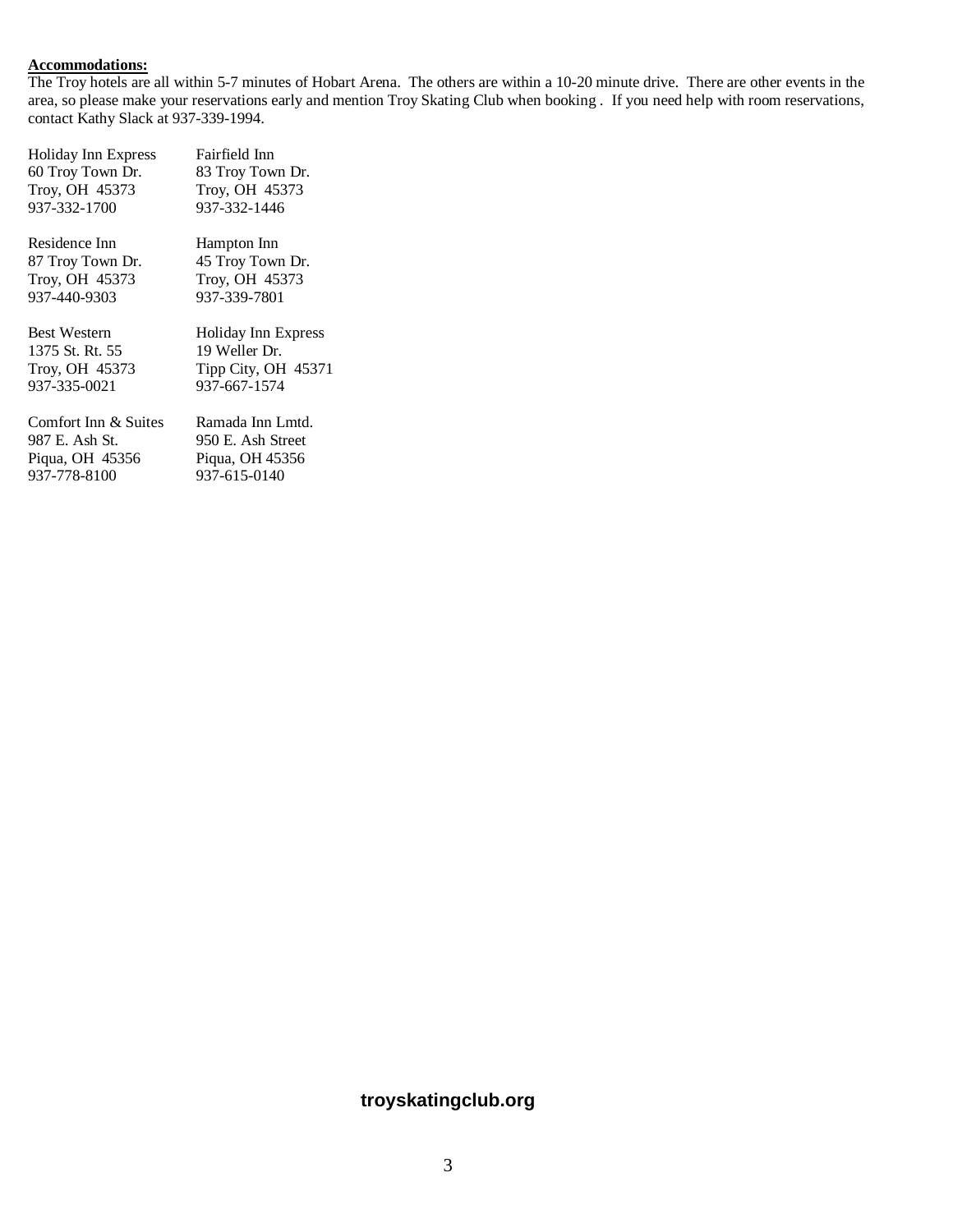## **2006 Troy Summer Competition**

**July 6-9, 2006 (6th only if needed)**

**Entries must be postmarked by June 6, 2006**

Applications available on Web: **www. troyskatingclub.org**

**BE SURE TO COMPLETE BOTH PAGES OF APPLICATION. Partners must complete separate entry forms. Please print or type.**

|              | Competitor's Last Name:                                   |    |                                |            | First Name: |                           |                       |        | USFS #:                            |                |    |                      |
|--------------|-----------------------------------------------------------|----|--------------------------------|------------|-------------|---------------------------|-----------------------|--------|------------------------------------|----------------|----|----------------------|
| Address:     |                                                           |    |                                |            |             |                           |                       |        |                                    |                |    |                      |
| City:        |                                                           |    |                                |            |             |                           |                       | State: | Zip:                               |                |    | Phone:               |
|              | Competitor's Club:                                        |    | Date of Birth:                 |            |             | Age:                      |                       |        | Sex:                               |                |    |                      |
|              | FS Test Passed:                                           |    |                                | Pair Test: |             |                           |                       |        | Skater's Email:                    |                |    |                      |
|              | Partner's Last Name:                                      |    |                                |            |             |                           | Partner's First Name: |        |                                    |                |    |                      |
|              | Primary Coach's Last Name:<br>Primary Coach's First Name: |    |                                |            |             |                           |                       |        |                                    |                |    |                      |
|              | Primary Coach's Address:                                  |    |                                |            | City:       |                           |                       |        | State:                             |                |    | Zip:                 |
|              | Coach's Primary Phone:                                    |    | Coach's 2 <sup>nd</sup> Phone: |            |             |                           | Coach's Email:        |        |                                    | Coach's USFS#: |    |                      |
|              | <b>Free Skating</b><br><b>Events</b>                      |    | <b>Compulsory Moves</b>        |            |             |                           | <b>Couples Dance</b>  |        | <b>Solo Dance</b><br><b>Events</b> |                |    | <b>Basic Skills</b>  |
| 1            | Beginner I                                                | 23 | Beginner I                     |            | 42          | Pre Juvenile              |                       | 60     | Dutch Waltz                        |                | 83 | Tots (SPS)           |
| $\mathbf{2}$ | Beginner II                                               | 24 | Beginner II                    |            | 43          | Juvenile                  |                       | 61     | <b>Rhythm Blues</b>                |                | 84 | Basic 1              |
| 3            | Pre Preliminary A                                         | 25 | Pre Preliminary                |            | 44          | Intermediate              |                       | 62     | Canasta Tango                      |                | 85 | Basic 2              |
| 4            | Pre Preliminary B                                         | 26 | Preliminary                    |            | 45          | Novice                    |                       | 63     | Cha-Cha                            |                | 86 | Basic 3              |
| 5            | Preliminary A                                             | 27 | Pre Juvenile                   |            | 46          | Junior                    |                       | 64     | Fiesta Tango                       |                | 87 | Basic 4              |
| 6            | Preliminary B                                             | 28 | <b>Adult Pre Bronze</b>        |            | 47          | Senior                    |                       | 65     | <b>Swing Dance</b>                 |                | 88 | Basic 5              |
| 7            | Pre Juvenile                                              | 29 | <b>Adult Bronze</b>            |            |             |                           | <b>Spin Events</b>    | 66     | <b>Willow Waltz</b>                |                | 89 | Basic 6              |
| 8            | Juvenile                                                  | 30 | <b>Adult Silver</b>            |            | 48          | Beginner                  |                       | 67     | Ten Fox                            |                | 90 | Basic 7              |
| 9            | Open Juvenile                                             | 31 | <b>Adult Gold</b>              |            | 49          | Pre Preliminary           |                       | 68     | Hickory Hoedown                    |                | 91 | Basic 8              |
| 10           | Intermediate                                              |    | <b>Pairs FS</b>                |            | 50          | Pre-Juvenile              |                       | 69     | Fourteenstep                       |                | 92 | FS <sub>1</sub>      |
| 11           | Novice                                                    | 32 | Preliminary                    |            | 51          | Juvenile<br>Open Juvenile |                       | 70     | European Waltz                     |                | 93 | FS <sub>2</sub>      |
| 12           | Junior                                                    | 33 | Pre Juvenile                   |            | 52          | Intermediate              |                       | 71     | Foxtrot                            |                |    |                      |
| 13           | Senior                                                    | 34 | Juvenile                       |            | 53          | Novice                    |                       | 72     | American Waltz                     |                |    |                      |
| 14           | Adult Pre Bronze                                          | 35 | Intermediate                   |            | 54          | Junior                    |                       | 73     | Rocker Foxtrot                     |                |    |                      |
| 15           | <b>Adult Bronze</b>                                       | 36 | Novice                         |            | 55          | Senior                    |                       | 74     | Harris Tango                       |                |    |                      |
| 16           | <b>Adult Silver</b>                                       | 37 | Junior                         |            | 56          |                           | Adult Pre Bronze      | 75     | Kilian                             |                |    | **Circle each        |
| 17           | <b>Adult Gold</b>                                         | 38 | Senior                         |            | 57          | <b>Adult Bronze</b>       |                       | 76     | <b>Blues</b>                       |                |    | <b>Event entered</b> |
|              | <b>Showcase</b>                                           |    | <b>Pairs Short</b><br>Program  |            | 58          | <b>Adult Silver</b>       |                       | 77     | Paso Doble                         |                |    |                      |
| 18           | Beginner-Preliminary                                      | 39 | Novice                         |            | 59          | <b>Adult Gold</b>         |                       | 78     | Starlight Waltz                    |                |    |                      |
| 19           | Pre-Juvenile-Juvenile                                     | 40 | Junior                         |            |             |                           |                       | 79     | Viennese Waltz                     |                |    |                      |
| 20           | Intermediate-Novice                                       | 41 | Senior                         |            |             |                           |                       | 80     | Westminster Walz                   |                |    |                      |
| 21           | Junior-Senior                                             |    |                                |            |             |                           |                       | 81     | Quickstep                          |                |    |                      |
| 22           | Adult                                                     |    |                                |            |             |                           |                       | 82     | Argentine Tango                    |                |    |                      |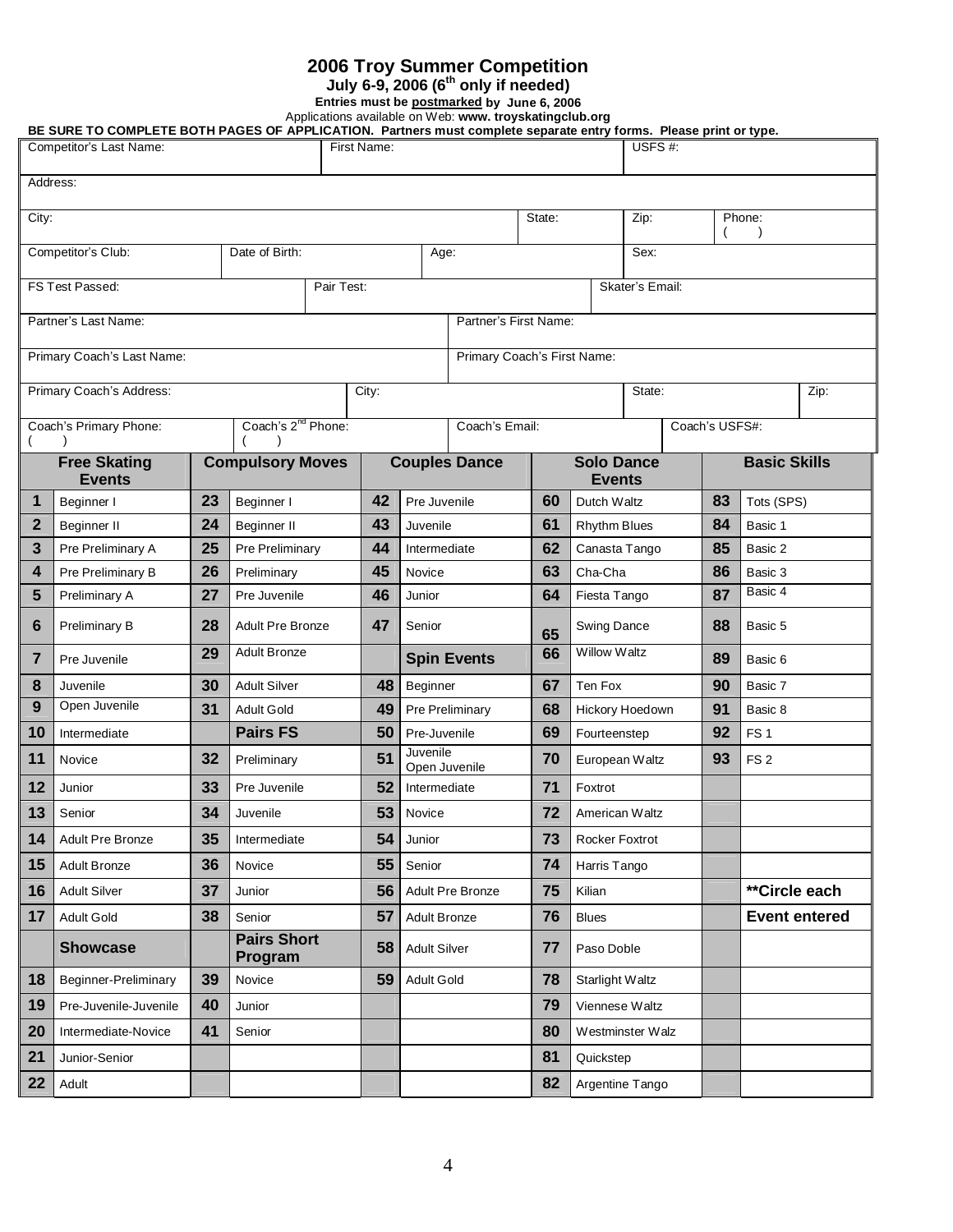|                                                  | <b>Entry Fees</b> |  |
|--------------------------------------------------|-------------------|--|
| All fees are per skater (unless otherwise noted) |                   |  |

| All lees are per skater (unless otherwise hoted)                                                                                            |                 |     |  |  |
|---------------------------------------------------------------------------------------------------------------------------------------------|-----------------|-----|--|--|
| First Event any level Free Skating, Short Program, Spins, Solo Dance:                                                                       | \$70.00         | $=$ |  |  |
| <b>Additional Events:</b>                                                                                                                   | \$30.00<br>Each | $=$ |  |  |
| Solo Dances:                                                                                                                                | \$25.00<br>Each | $=$ |  |  |
| Pairs Short Program: (\$25 each, if their second event)                                                                                     | \$35.00<br>Each | $=$ |  |  |
| Pairs Free Skate: (\$25 each, if their second event)                                                                                        | \$35.00<br>Each | $=$ |  |  |
| Couples Dance:                                                                                                                              | \$35.00         | $=$ |  |  |
| <b>Basic Skills Only:</b>                                                                                                                   | Each<br>\$30.00 | $=$ |  |  |
| Late fee (if application is postmarked after 6/06/06 and accepted)<br>(No Metered Mail Accepted)                                            | Each<br>\$25.00 | $=$ |  |  |
|                                                                                                                                             |                 |     |  |  |
| Make checks payable to: Troy SC<br>Mail to: Robin Wagner<br>317 Staunton Rd.                                                                | <b>Total</b>    | =   |  |  |
| Troy, Ohio 45373                                                                                                                            |                 |     |  |  |
| <b>Authorization by Club Officer</b>                                                                                                        |                 |     |  |  |
| I hereby approve the entry of<br>(skater's name) into the 2006 Troy                                                                         |                 |     |  |  |
| Summer Competition. I further certify that he/she is a member in good standing of our club and has passed the                               |                 |     |  |  |
| appropriate tests to skate the events entered.                                                                                              |                 |     |  |  |
| Club Officer:                                                                                                                               |                 |     |  |  |
| Signature:                                                                                                                                  |                 |     |  |  |
| Title: (Pres., VP, Secretary, Treasurer or Test Chair Only)<br>Phone # (                                                                    |                 |     |  |  |
| Club (No abbreviation Please):                                                                                                              |                 |     |  |  |
| <b>Authorization by Competitor and Parent/Guardian</b>                                                                                      |                 |     |  |  |
| am an eligible skater, under the rules of United States Figure Skating, to enter the                                                        |                 |     |  |  |
| above events. I agree to hold harmless US Figure Skating, the Troy SC and Hobart Arena from any loss, damages and /or                       |                 |     |  |  |
| injury that may be sustained in any manner while participating in any activities of this competition. I agree to abide by the               |                 |     |  |  |
| US Figure Skating Code of Conduct.                                                                                                          |                 |     |  |  |
|                                                                                                                                             |                 |     |  |  |
| I understand no refunds will be given for any reason. I understand a \$30.00 charge for returned or stop payment check<br>will be assessed. |                 |     |  |  |
| Competitor's Signature:                                                                                                                     | Date:           |     |  |  |
| Parent/Guardian's Signature:                                                                                                                | Date:           |     |  |  |
| (If competitor is under age 18)<br><b>Authorization by Primary Coach</b>                                                                    |                 |     |  |  |
| have reviewed and approve the entry of this skater in the indicated events.                                                                 |                 |     |  |  |
| Coach's Name:                                                                                                                               |                 |     |  |  |
| Coach's Address:<br>Email:                                                                                                                  |                 |     |  |  |
| Coach's Signature:<br>Date:                                                                                                                 |                 |     |  |  |
| Coach's Phone $#$ (                                                                                                                         |                 |     |  |  |
|                                                                                                                                             |                 |     |  |  |
| Make checks payable to: Troy Skating Club. Mail completed form, and entry fee check to:                                                     |                 |     |  |  |
| <b>Robin Wagner</b><br>317 Staunton Rd.                                                                                                     |                 |     |  |  |
|                                                                                                                                             |                 |     |  |  |

**Troy, Ohio 45373**

**Phone: 937-339-3060** WE REGRET THERE WILL BE NO REFUNDS

**Email: troyskatingclub.org**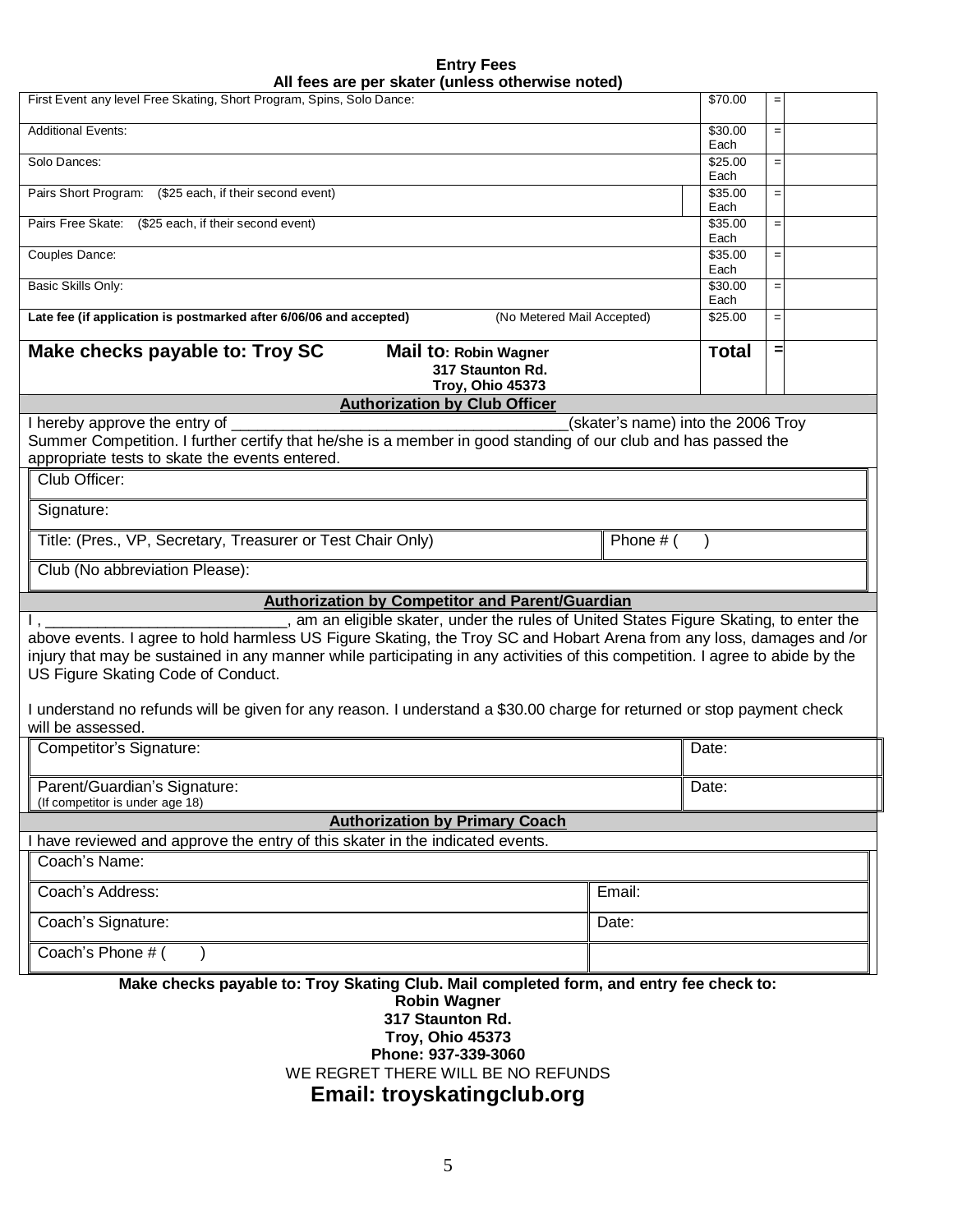### **2006 TROY SKATING CLUB SUMMER COMPETITION PRACTICE ICE FORM**

| <b>NAME</b>        | AGE                | <b>BIRTH DATE</b> |
|--------------------|--------------------|-------------------|
|                    |                    |                   |
| <b>ADDRESS</b>     | CITY/STATE/ZIP     |                   |
| <b>HOME PHONE:</b> | <b>WORK PHONE:</b> |                   |
| EMAIL:             |                    |                   |

**Practice sessions are ½ hour in length at a rate of \$10.00 per session. Pair sessions are \$10.00 per person. There will be a maximum of 20 skaters allowed per session. Please indicate the number andtype of practice sessions you desire. No music will be played on the practice sessions, with the exception of dance. Limit of one per event entered. Additional practices will be available at the registration desk on a first come, first serve basis.**

| Free Skating         | Level        | this includes time for FS, CM, SP and Spins |
|----------------------|--------------|---------------------------------------------|
|                      | Level        | Partner's Name                              |
| <b>Couples Dance</b> | Level_____   | Partner's Name                              |
| Solo Dance           | <b>Level</b> |                                             |
| <b>Basic Skills</b>  | Level        |                                             |

**Practice ice requests will not be accepted by phone, fax or email.**

**Pleas make a separate check for Practice Ice Sessions Checks must accompany this Practice Ice Form Make checks payable to Troy Skating Club MAIL PRACTICE ICE REQUEST ALONG WITH ENTRY FORM TO: ROBIN WAGNER 317 Staumton Rd. TROY, OHIO 45373 937-339-3060**

### **WISH YOUR SKATERS LUCK WITH AN AD IN THE OFFICIAL EVENT PROGRAM \$10.00 PAYMENT MUST ACCOMPANY ENTRY**

| <b>SKATER NAME:</b> |  |
|---------------------|--|
| <b>GREETING:</b>    |  |
|                     |  |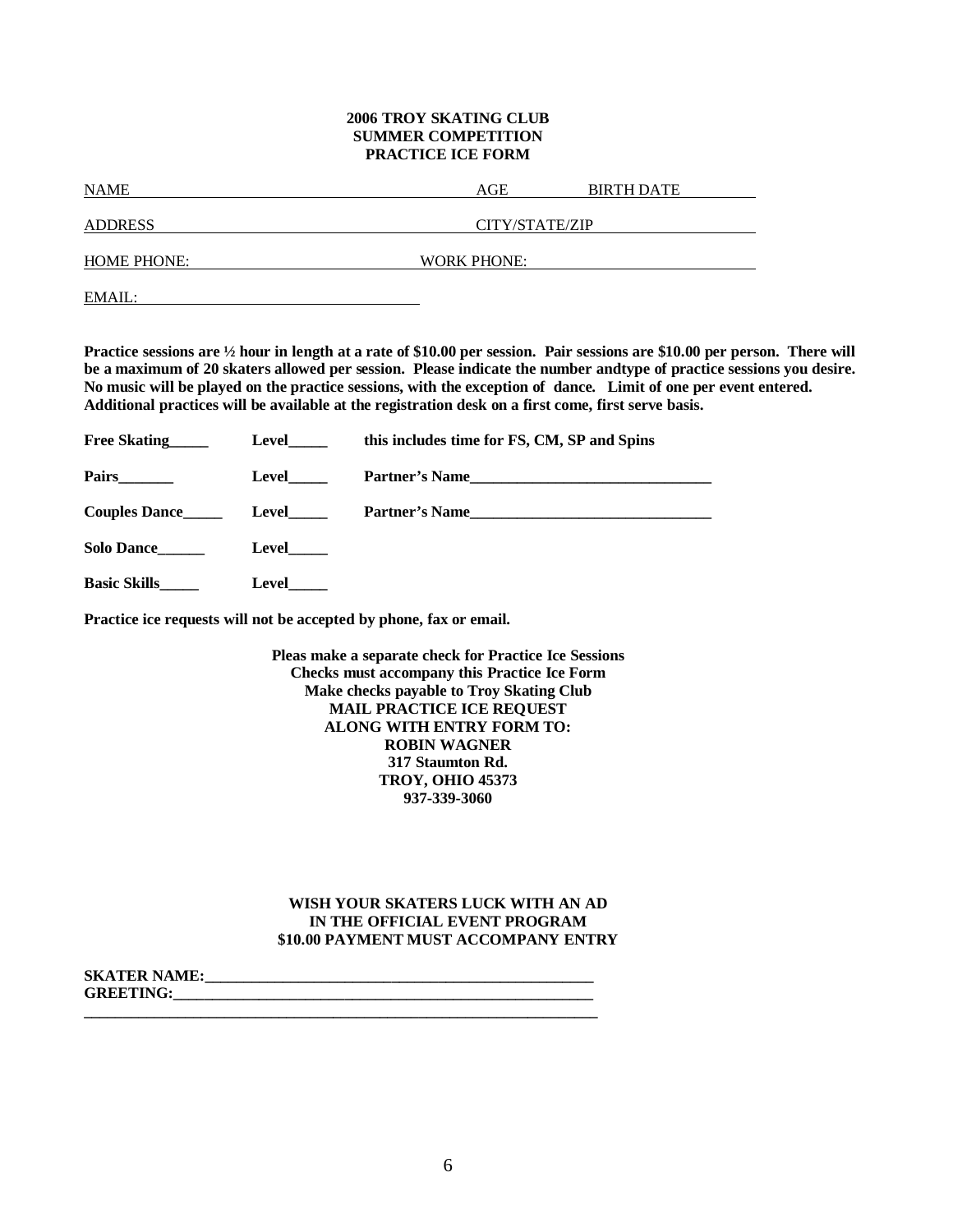## **THE TROY SKATING CLUB Announces THE 2006 TROY SUMMER COMPETITION**

The annual Troy Summer Competition will be held at the Hobart Arena: 225 Adams Street, Troy, Ohio 45373, July 6-9, 2006 (6<sup>th</sup> only if needed). This is a non-qualifying competition SANCTIONED by the U.S.F.S.A. The rink surface is 85' X 185'.

This competition will be conducted in accordance with the rules of the U.S.F.S. as set forth for the 2006-2007 competitive season**. All events will comply with the current 2006 USFS Rulebook and any changes made at the May 2006 Governing Council meeting.**

**QUALIFICATION REQUIREMENTS**: Competitors may enter one level higher than their freestyle or pair test eligibility. Eligibility will be decided by test passed on or before **June 6, 2006**.

### **EVENTS TO BE SKATED Free Skating Events**

#### **Event Elements Time** Beginner I This basic level is designed for the beginning competitive skater. Skaters may not have passed the USFS Pre Preliminary FS test. Skaters may select the moves of their choice but may not include any full revolution jumps. Toe loop and salchow are permitted. 1:30 ( or less ) Beginner II Skaters may not have passed the USFS Pre Preliminary FS test. Skaters may select the moves of their choice but must not include any multi-revolution jumps. Single jumps only-no axels. 1:30 (or less) Pre Preliminary A Skaters may have passed the USFS Pre Preliminary FS test and no higher. Single jumps only  $-$  no axel.  $1:30 + 1.10$  sec. Pre Preliminary B Skaters may have passed the USFS Pre Preliminary FS test and no higher. Single jumps only. Axel is permitted. Required elements as stated in 3711 1:30 +/- 10 sec. Preliminary A Skaters may have passed the USFS Preliminary FS test and no higher. Single jumps  $on *l*$   $-$  includes axel. 1:30 +/- 10 sec. Preliminary B Skaters may have passed the USFS Preliminary FS test and no higher. Required elements as stated in 3701 1:30 +/- 10 sec. Pre Juvenile Skaters may have passed the USFS Pre Juvenile FS test and no higher. Required elements as stated in 3690. 2:00 +/- 10 sec. Juvenile Skaters may have passed the USFS Juvenile FS test and no higher. Required elements as stated in 3680. 3681. Skaters may not exceed 12 yrs of age on 6/6/06. 2:15 +/- 10 sec. Open Juvenile Skaters may have passed the USFS Juvenile FS test and no higher. Required elements As stated in 3681. Skaters must be 13 yrs of age on 6/6/06. 2:15+/-10 sec. Intermediate Skaters may have passed the USFS Intermediate FS test and no higher. Required elements as stated in 3670, 3671, 3672. Skater may not exceed 17 yrs of age as of 6/6/06. 2:30+/-10 sec. Novice Skaters may have passed the USFS Novice FS test and no higher. Required elements as stated in 3660, 3663. 3:00 +/-10 sec. Ladies 3:30 +/- 10 sec. Men as stated in 3650, 3653

| Junior                    | Skaters may have passed the USFS Junior FS test and no higher. Required elements<br>as stated in 3650, 3653                                                                                                                                                                             | $3:30+/- 10$ sec. Ladies<br>$4:00 +/- 10$ sec. Men  |
|---------------------------|-----------------------------------------------------------------------------------------------------------------------------------------------------------------------------------------------------------------------------------------------------------------------------------------|-----------------------------------------------------|
| Senior                    | Skaters may have passed the USFS Senior FS test and no higher. Required elements<br>as stated in 3640, 3643.                                                                                                                                                                            | 4:00 $+/-$ 10 sec. Ladies<br>4:30 $+/-$ 10 sec. Men |
|                           | <b>Spins</b>                                                                                                                                                                                                                                                                            |                                                     |
|                           | Eligibility is as described in Free Skating Events. Spins must be skated exactly as<br>stated but may be in any order. Connecting moves may be included for the sole<br>purpose of maneuvering between spins and will not be judged. All levels will be skated<br>on $\frac{1}{2}$ ice. |                                                     |
|                           |                                                                                                                                                                                                                                                                                         |                                                     |
| <b>Events</b>             | <b>Elements</b>                                                                                                                                                                                                                                                                         | <b>Time</b>                                         |
| Beginner                  | Two Foot Spin, Scratch upright spin, Sit Spin (min. 3 revs. Per spin)                                                                                                                                                                                                                   | $1:00$ or less                                      |
| <b>Pre Preliminary</b>    | Scratch upright spin, Back Spin, Sit Spin (min. 3 revs. Per spin)                                                                                                                                                                                                                       | $1:00$ or less                                      |
| Pre Juvenile              | Forward Camel Spin (min. 3 revs), Forward to Bacward Scratch Spin (min. 4 revs per<br>foot), Camel to Sit Spin with no change of foot (min. 6 revs total) scratch to back scratch<br>spin (4 rev. min. each foot)                                                                       | $1:15$ or less                                      |
| Juvenile<br>Open Juvenile | Sit Spin (min. 4 revs), Combination Spin with change of foot, change of pos. optional (4<br>revs per foot), Layback Spin (ladies), Camel Spin (men) (min 4 revs).                                                                                                                       | $1:15$ or less                                      |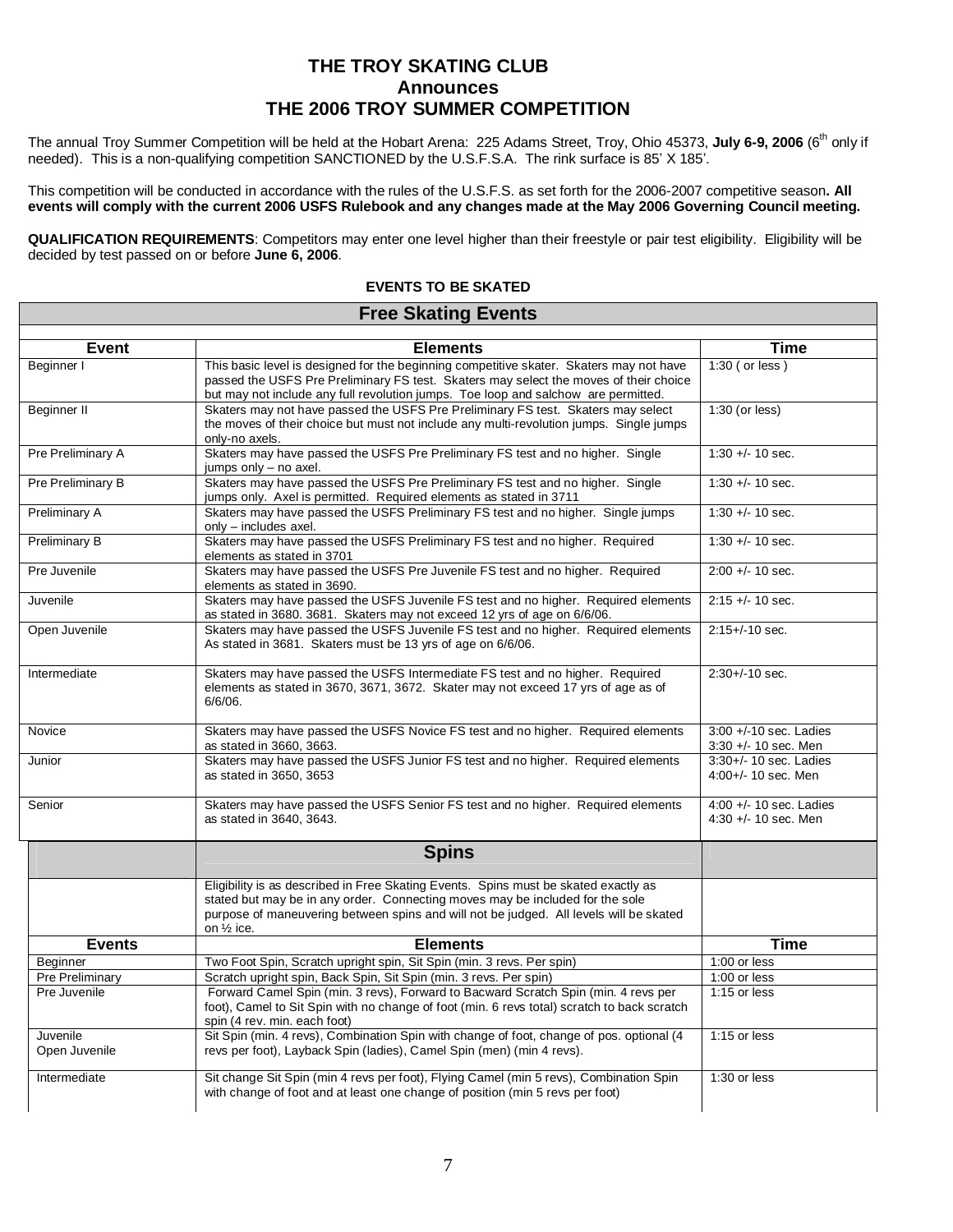|                         | <b>Spins (continued)</b>                                                                                                                                                                                  |                      |  |  |  |
|-------------------------|-----------------------------------------------------------------------------------------------------------------------------------------------------------------------------------------------------------|----------------------|--|--|--|
| Novice                  | Solo Spin – Camel, Sit or Layback (min. of 6 revs), Camel Change Camel Spin (min. 4<br>revs per foot), Combination Spin with change of foot and at least one change of position<br>(min. 5 revs per foot) | $1:30$ or less       |  |  |  |
| Junior                  | Flying Sit Spin or Flying Reverse Sit Spin (min. 6 revs), Combination Spin utilizing all 3<br>positions and one change of foot (min. 5 revs per foot), Layback (Ladies), Cross Foot<br>(Men) (min 6 revs) | $2:00$ max.          |  |  |  |
| Senior                  | Solo Spin of Choice (min. 6 revs), Flying Spin of choice (min. 6 revs, Combination spin<br>utilizing all 3 positions and one change of foot (min. 10 rev. total)                                          | $2:00$ max.          |  |  |  |
| <b>Adult Pre Bronze</b> | One foot upright spin (min. 3 revs), Two Foot Spin (min. 3 revs), Pivot of choice                                                                                                                         | $1:15$ max.          |  |  |  |
| Adult Bronze            | One Foot Upright Spin (min. 4 revs), One Foot Back Spin (min. 3 revs), Sit Spin (min. 3<br>revs)                                                                                                          | $1:15$ max.          |  |  |  |
| <b>Adult Silver</b>     | Camel Spin (min 3 revs), Layback Spin, Attitude or Sit Spin (min 4 revs), Combination<br>Spin with only one change of position (min 4 revs each pos)                                                      | $1:15 \text{ max}$ . |  |  |  |
| <b>Adult Gold</b>       | Camel Spin (min 4 revs), Layback Spin, Attitude or Sit Spin (min 4 revs), Combination<br>Spin with only one change of foot and at least one change of position (min. 4 revs per<br>foot)                  | $1:30$ max           |  |  |  |
|                         | <b>Solo Dance Events</b>                                                                                                                                                                                  |                      |  |  |  |

|                   | Each dance is a separate event. Solo dance will be two patterns only and is open<br>to men and ladies. Awards will be presented for each individual dance event. Up<br>to 4 dances may be chosen. |                                                                     |
|-------------------|---------------------------------------------------------------------------------------------------------------------------------------------------------------------------------------------------|---------------------------------------------------------------------|
| Event             |                                                                                                                                                                                                   | <b>Dances</b>                                                       |
| Preliminary       | Skater may have passed all Preliminary Dances, but not all Pre-Bronze Dances                                                                                                                      | Dutch Waltz, Rhythm Blues,                                          |
|                   |                                                                                                                                                                                                   | Canasta Tango                                                       |
| Pre Bronze        | Skater may have passed all Pre-Bronze Dances, but not all Bronze Dances                                                                                                                           | Cha-Cha, Fiesta Tango,<br><b>Swing Dance</b>                        |
| <b>Bronze</b>     | Skater may have passed all Bronze Dances, but not all Pre-Silver Dances                                                                                                                           | Willow Waltz, Ten Fox,<br>Hickory Hoedown                           |
| <b>Pre Silver</b> | Skater may have passed all Pre Silver Dances, but not all Silver Dances                                                                                                                           | Fourteenstep, European<br>Waltz, Foxtrot                            |
| Silver            | Skater may have passed all Silver Dances, but not all Pre Gold Dances                                                                                                                             | American Waltz, Rocker<br>Foxtrot, Harris Tango                     |
| Pre Gold          | Skater may have passed all Pre Gold Dances, but not all Gold Dances                                                                                                                               | Kilian, Blues, Paso Doble,<br>Starlight Waltz                       |
| Gold              | Skater may have passed all Gold Dances                                                                                                                                                            | Viennese Waltz,<br>Westminster Waltz,<br>Quickstep, Argentine Tango |
|                   | <b>Couples Dance</b>                                                                                                                                                                              |                                                                     |
| Event             |                                                                                                                                                                                                   | <b>Dances</b>                                                       |
| Pre Juvenile      | Requirements as specified in 4440                                                                                                                                                                 | Rhythm Blues, Cha Cha                                               |
| Juvenile          | Requirements as specified in 4430                                                                                                                                                                 | As per 4432                                                         |
| Intermediate      | Requirements as specified in 4420                                                                                                                                                                 | As per 4422                                                         |
| Novice            |                                                                                                                                                                                                   |                                                                     |
|                   | Requirements as specified in 4410                                                                                                                                                                 | As per 4412                                                         |
| Junior            | Requirements as specified in 4400                                                                                                                                                                 | As per 4402B                                                        |
| Senior            |                                                                                                                                                                                                   | As per 4302B                                                        |
|                   | Requirements as specified in 4300<br><b>Pairs Short Program &amp; Free Skate</b>                                                                                                                  |                                                                     |
|                   | Program Requirements are according to the 2006-2007 season<br>as specified in the USFS 2006 rulebook. SP group A elements                                                                         |                                                                     |
| Preliminary       | Skaters may have passed USFS Preliminary Pair Test and no higher                                                                                                                                  | FS 1:30 +/- 10 sec.                                                 |
| Pre Juvenile      |                                                                                                                                                                                                   |                                                                     |
| Juvenile          | Skaters may have passed USFS Pre Juvenile Pair Test and no higher<br>Skaters may have passed USFS Juvenile Pair Test and no higher. Skaters may not                                               | FS 2+/- 10 sec.<br>FS 2:30 +/- 10 sec.                              |
|                   | exceed 16 years of age as of 6/6/06.                                                                                                                                                              |                                                                     |
| Intermediate      | Skaters may have passed USFS Intermediate Pair Test and no higher. Skaters may<br>not exceed 16 years of age as of 6/6/06.                                                                        | FS 3:00 +/- 10 sec.                                                 |
| Novice            | Requirements as listed in 4060, (4061 -Group A), 4062                                                                                                                                             | SP 2:30 max                                                         |
|                   |                                                                                                                                                                                                   | FS 3:30 +/- 10 sec.                                                 |
| Junior            | Requirements as listed in 4050, (4051-Group A), 4052                                                                                                                                              | SP 2:50 max                                                         |
|                   | Requirements as listed in 4040, (4041-Group A), 4042                                                                                                                                              | FS 4:00 +/- 10 sec.                                                 |

FS 4:30 +/- 10 sec.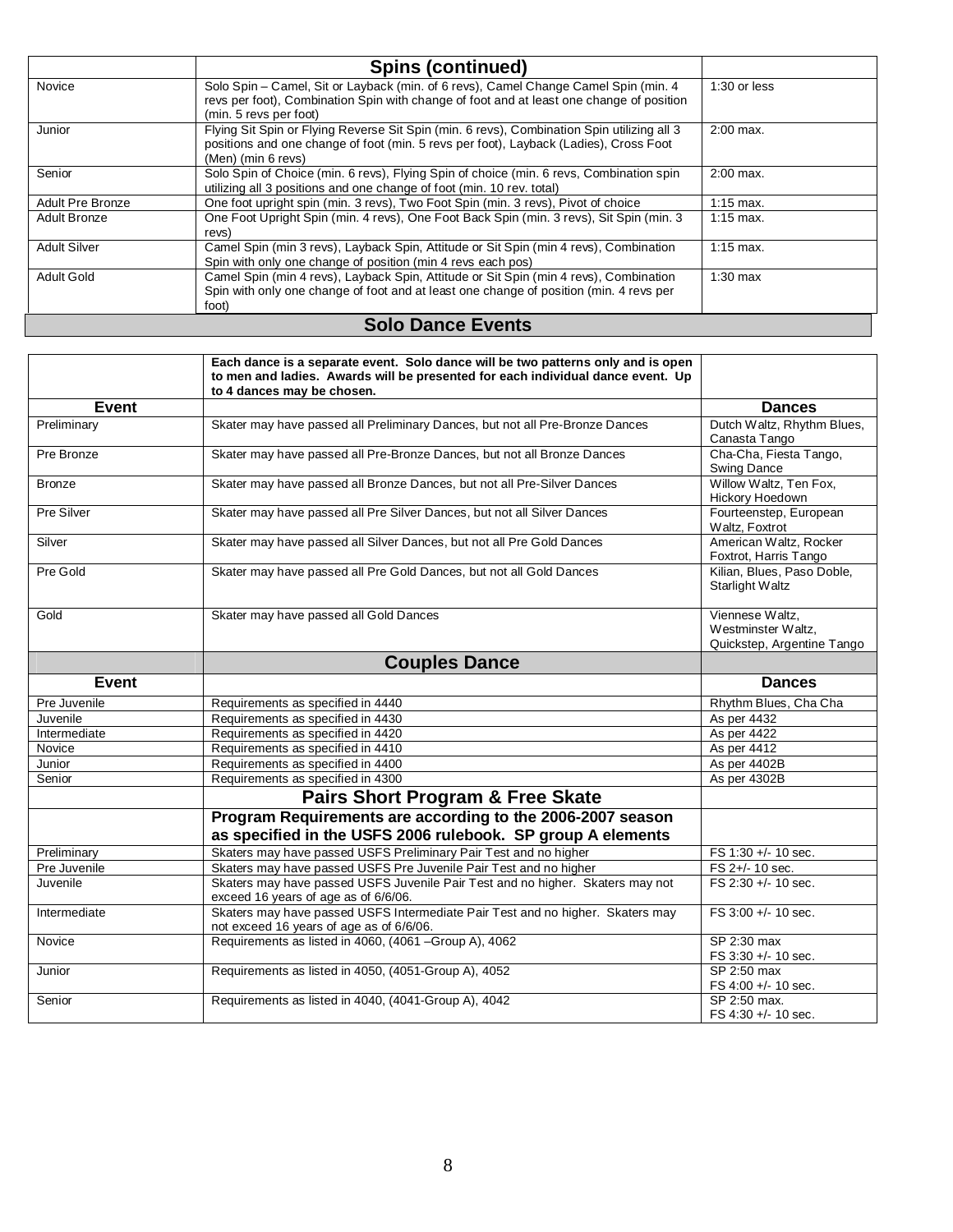| <b>Short Program Events</b> |                                                                                                                                                                                                                                                                                                                                                                                                                                                                                                                                                                                                |                            |  |  |  |
|-----------------------------|------------------------------------------------------------------------------------------------------------------------------------------------------------------------------------------------------------------------------------------------------------------------------------------------------------------------------------------------------------------------------------------------------------------------------------------------------------------------------------------------------------------------------------------------------------------------------------------------|----------------------------|--|--|--|
| <b>Event</b>                | <b>Elements</b>                                                                                                                                                                                                                                                                                                                                                                                                                                                                                                                                                                                | <b>Time</b>                |  |  |  |
| Juvenile Short Program      | Juuvenile short program will be offered following the same rules as the Intermediate<br>Short Program Required elements as stated in 3670, 3671, 3672                                                                                                                                                                                                                                                                                                                                                                                                                                          | 2:00 max.                  |  |  |  |
| Intermediate -Senior SP     | Short Program required elements are as prescribed by U.S. Figure Skating Rulebook for<br>the 2005-2006 season. Group B will be followed                                                                                                                                                                                                                                                                                                                                                                                                                                                        |                            |  |  |  |
|                             | <b>Compulsory Moves</b>                                                                                                                                                                                                                                                                                                                                                                                                                                                                                                                                                                        |                            |  |  |  |
|                             | All Compulsory Moves will be skated on $\frac{1}{2}$ ice surface. Eligibility is the same as for Free<br>Skating. Compulsory moves are skated without music.<br>The specified moves may be done in any order, but must be skated exactly as<br>described. An axel is a single jump. Connecting steps must be distinguishable from a<br>footwork sequence. Events/genders may be combined, based on the number of entries.<br>Excessive footwork and added elements will be penalized. Skaters may skate up one<br>level, but may not enter both short program and compulsory moves.            |                            |  |  |  |
| Beginner I                  | 1/2 half revolution jump, waltz jump, bunny hop, two foot spin, lunge, forward pivot                                                                                                                                                                                                                                                                                                                                                                                                                                                                                                           | 1:00 Max.                  |  |  |  |
| Beginner II                 | Backward crossovers (min. 4 in each direction), toe loop, half flip, spiral, one foot upright<br>spin                                                                                                                                                                                                                                                                                                                                                                                                                                                                                          | 1:00 Max.                  |  |  |  |
| Pre Preliminary             | Salchow, loop jump, single/single combination (no axels), forward inside or outside edge<br>spiral, scratch spin                                                                                                                                                                                                                                                                                                                                                                                                                                                                               | 1:15 Max.                  |  |  |  |
| Preliminary                 | Lutz, single/single combination (axel permitted), one foot upright back spin, forward<br>outside or inside edge spiral, back outside pivot.                                                                                                                                                                                                                                                                                                                                                                                                                                                    | 1:30 Max.                  |  |  |  |
| Pre Juvenile                | Lutz, single/single combination (axel permitted), camel/sit spin combination with no<br>change of foot (min. 6 revs), forward inside edge spiral, either a split jump or falling leaf.                                                                                                                                                                                                                                                                                                                                                                                                         | 1:30 Max.                  |  |  |  |
|                             | <b>Adult Free Skate</b>                                                                                                                                                                                                                                                                                                                                                                                                                                                                                                                                                                        |                            |  |  |  |
| Adult Pre-Bronze            | Skaters must be 21 yrs or older on 6/6/06. Skaters may have passed USFS Adult Pre<br>Bronze FS test but no higher. Skaters may select moves of their choice but may not<br>include a lutz or axel. Required elements as stated in 3805, 3806.                                                                                                                                                                                                                                                                                                                                                  | Men & Ladies<br>$1:40$ Max |  |  |  |
| <b>Adult Bronze</b>         | Skaters must be 21 yrs or older on 6/6/06. Skaters may have passed USFS Adult<br>Bronze FS test but no higher. Single jumps only - no axels. Required elements as<br>stated in 3800, 3801.                                                                                                                                                                                                                                                                                                                                                                                                     | Men & Ladies<br>1:40 Max   |  |  |  |
| <b>Adult Silver</b>         | Skaters must be 21 yrs or older on 6/6/06. Skaters may have passed USFS Adult Silver<br>FS test but no higher. Axel permitted - no doubles. Required elements as stated in<br>3790, 3791.                                                                                                                                                                                                                                                                                                                                                                                                      | Men & Ladies<br>2:10 Max   |  |  |  |
| <b>Adult Gold</b>           | Skaters must be 21 yrs or older on 6/6/06. Skaters may have passed USFS Adult Gold<br>FS test but no higher. No jump limitations. Required elements as stated in 3780, 3781.                                                                                                                                                                                                                                                                                                                                                                                                                   | Men & Ladies<br>2:40 Max   |  |  |  |
|                             | <b>Adult Compulsory Moves</b>                                                                                                                                                                                                                                                                                                                                                                                                                                                                                                                                                                  |                            |  |  |  |
|                             | Eligibility is as described for Free Skating. Compulsory events will be skated on 1/2<br>ice surface without music. Skaters may not exceed the stated time limit. All times listed<br>are maximums. Compulsory moves may be skated in any order, except where<br>specified. There must be no change of foot or turn between combination jumps. Double<br>jumps may not be substituted for single jumps. An axel is a single jump, except where<br>noted. Excessive footwork and added elements will be penalized. Skaters may skate<br>up one level, but may not skate at more than one level. |                            |  |  |  |
| Adult Pre-Bronze            | Waltz jump, one foot spin (min. 3 revs), spiral, forward crossovers (both directions), $\frac{1}{2}$<br>flip                                                                                                                                                                                                                                                                                                                                                                                                                                                                                   | 1:30 Max.                  |  |  |  |
| <b>Adult Bronze</b>         | Salchow, one foot back spin (min. 3 revs), waltz jump/toe loop combination, sit spin<br>(min. 3 revs), forward inside edges (both feet).                                                                                                                                                                                                                                                                                                                                                                                                                                                       | 1:30 Max.                  |  |  |  |
| <b>Adult Silver</b>         | Loop jump, sit spin (min. 3 revs), combination jump with no change of foot between<br>jumps, combination spin with one change of position (min. 3 revs each position), circular<br>footwork                                                                                                                                                                                                                                                                                                                                                                                                    | 1:30 Max.                  |  |  |  |
| <b>Adult Gold</b>           | Lutz jump, camel spin (min. 4 revs), combination jump with no change of foot between<br>jumps, straight line footwork, combination spin with at least one change of foot.                                                                                                                                                                                                                                                                                                                                                                                                                      | 1:30 Max.                  |  |  |  |